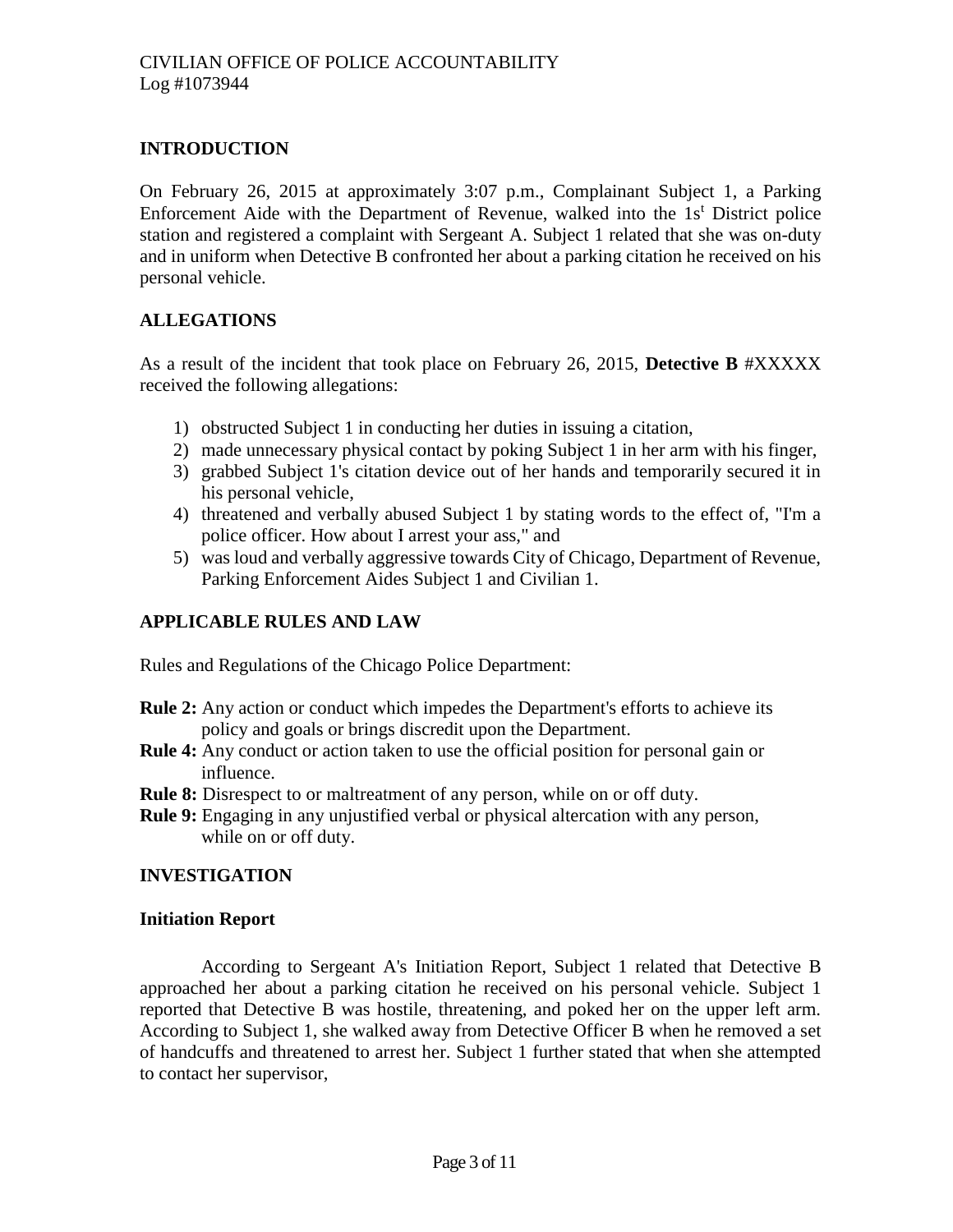### CIVILIAN OFFICE OF POLICE ACCOUNTABILITY Log #1073944

Detective B grabbed her "Auto-Cite" ticket generating machine from her hand and placed it inside his personal vehicle.

Witness Civilian 1, Subject 1's co-worker, told Sergeant A that she was alerted by a concerned citizen that Subject 1 was engaged in a confrontation with an angry citizen about a parking citation. Civilian 1 stated that she walked toward the scene of the confrontation, at which time Subject 1 asked Civilian 1 if she wrote Detective B a citation for an expired parking meter. Civilian 1 looked at the citation and confirmed that she wrote the citation, but that the citation was for an expired license plate. Detective B then related that his license plate sticker must have fallen off. Subject 1 and Civilian 1 provided Sergeant A a description of the vehicle and the license plate number. Sergeant A verified that Detective B was a Department member. (Att. 4)

### **Interview of Complainant**

In an interview with the Independent Police Review Authority (IPRA<sup>1</sup>) on March 30, 2015, Subject 1 stated that she was on the northwest side of Canal Street, in the process of writing a ticket, when Detective B approached her, poked her in her arm, put a ticket in her face, and asked her why she wrote him the ticket. Subject 1 stated that she did not take offense to Detective B poking her in the arm because she assumed he was merely trying to get her attention. However, moments later, Detective Officer B yelled at Subject 1 and accused her of writing him a "bogus" ticket—stating that his parking meter was not expired. Subject 1 told Detective B she would speak with him after she finished issuing a ticket. Detective B stood in front of the vehicle's license plate for which she was issuing a ticket. Subject 1 again told Detective B to allow her to finish processing the citation. A male, uniformed sergeant approached and briefly conversed with Detective B and two casually dressed men, later identified as Detectives C and D were standing near Detective B. Detective B informed the sergeant that Subject 1 wrote him an invalid ticket. At that time, Subject 1 finished the citation she was working on and placed it on the car. Subject 1 then looked at the ticket and told Detective B that she did not write the ticket, but informed him that he could dispute the ticket or call non-emergency City Services at 3-1-1. Subject 1 related that when she addressed Detective B's ticket the sergeant walked away. Detective B then asked Subject 1 for her name and told her to call her supervisor. Subject 1 told Detective B her name and then walked away from Detective B to call her supervisor because he was being aggressive and Subject 1 felt intimidated. Subject 1 stated that Detective B repeatedly asked for her name and badge number although she had already given him her name. Subject 1 informed Detective B that she did not have a badge.

On September 15, 2017, the Civilian Office of Police Accountability (COPA) replaced the Independent Police Review Authority (IPRA) as the civilian oversight agency of the Chicago Police Department. Thus, this investigation, which began under IPRA, was transferred to COPA on September 15, 2017, and the recommendation(s) set forth herein are the recommendation(s) of COPA.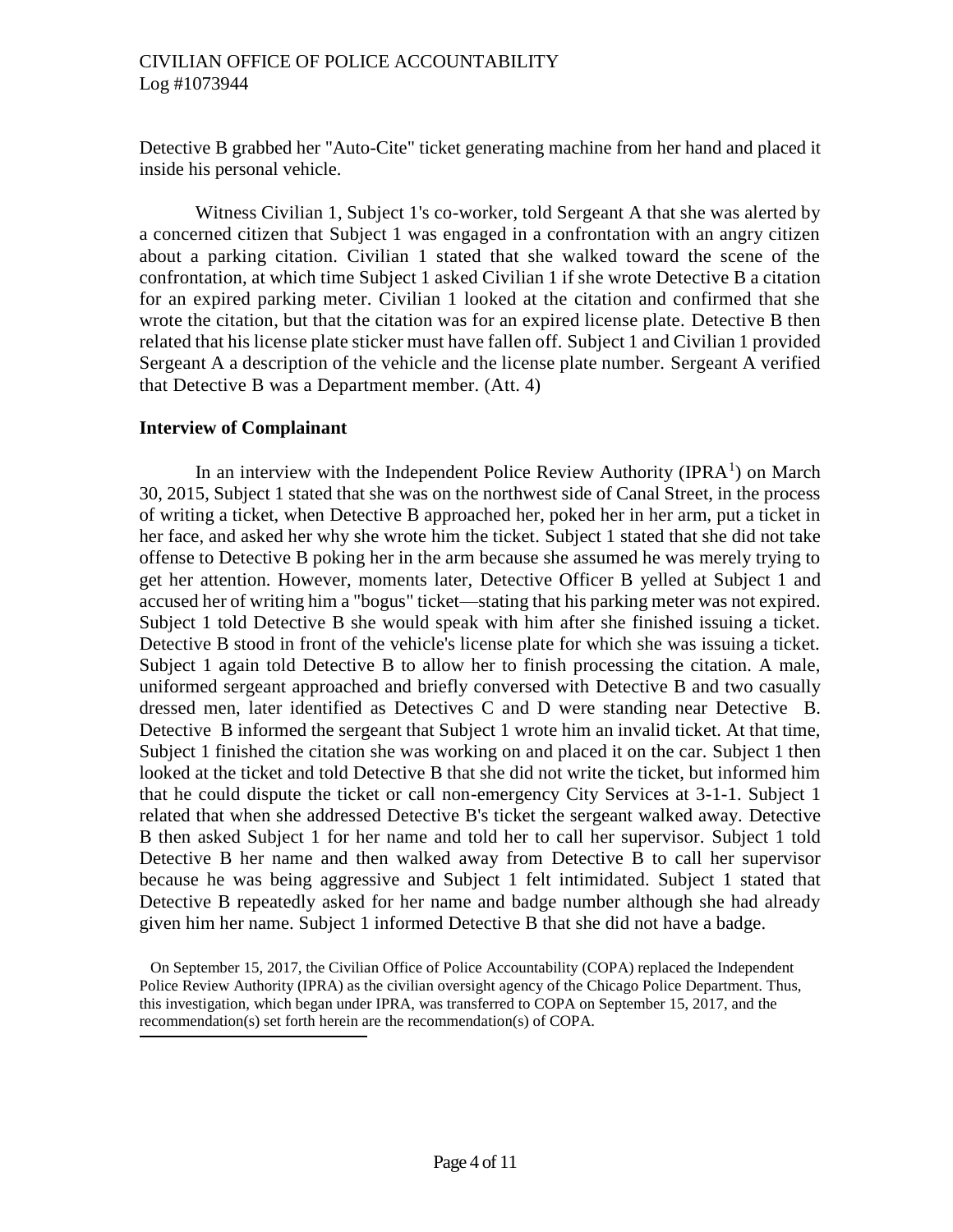Subject 1 related that Detective B pulled out his badge and handcuffs, told her he was a Chicago Police Officer, and stated, "How about if I arrest your ass." Subject 1 continued to walk away to contact her supervisor. Detective B then snatched Subject 1's citation device out of her hand and said, "I bet you're going to call your damn supervisor now." Detective B then crossed the street and placed the citation device in his personal vehicle, which was parked on the east side of Canal Street. Subject 1's partner, Civilian 1, ran up to Subject 1 and related that a citizen told her that a man was being aggressive with Subject 1 and snatched Subject 1's citation device. Detective B returned and showed Civilian 1 the ticket. Civilian 1 looked at the ticket and informed Detective B that it was she who wrote the ticket; and the violation was not for an expired meter, but for expired registration. Detective B responded by stating that the registration sticker must have fallen off. Detective B gave the citation device to Civilian 1 and left the scene. Subject 1's supervisor, Civilian 2 (phonetic), arrived on scene and told Subject 1 to go to the police station and report the incident. Subject 1 stated that the encounter with Detective B brought her to tears because she had never encountered someone who was so mad. Subject 1 further stated that she believes Detective C and D walked away around the time Detective B took the citation device from her. (Att. 11)

### **Interview of Civilian Witness**

In an interview with IPRA on March 30, 2015, Civilian 1 stated that she was walking northbound on Canal Street performing her duties as a Parking Enforcement Agent when an unknown woman driving by told her that an angry citizen took away her partner, Subject 1's Auto-Cite machine. Civilian 1 looked in Subject 1's direction and Subject 1 appeared to be upset and crying. Civilian 1 stated that as she walked toward Subject 1 to find out what happened, Detective B approached Civilian 1, placed a citation in her face, and asked her if she wrote the ticket. Detective B explained that his parking meter was not expired. Civilian 1 looked at the ticket and told Detective B that she issued the ticket for expired license plates. Detective B replied that his license plate registration sticker must have fallen off. Detective B reached into his vehicle and asked Subject 1 if she wanted her "little thing" back. Subject 1 turned away from Detective B, after which Detective B handed Civilian 1 the Auto-Cite machine. Detective B then entered his vehicle and made a U-turn. As Detective B drove away, he yelled out that he was a police officer. (Att. 17)

#### **Interview of Witness Officers**

In an interview with IPRA on November 3, 2016, **Detective C** stated that he and Detective D rode to lunch with Detective B. When they returned to the vehicle from lunch, Detective B discovered a citation on his vehicle. Detective B approached a parking enforcement aide, now identified as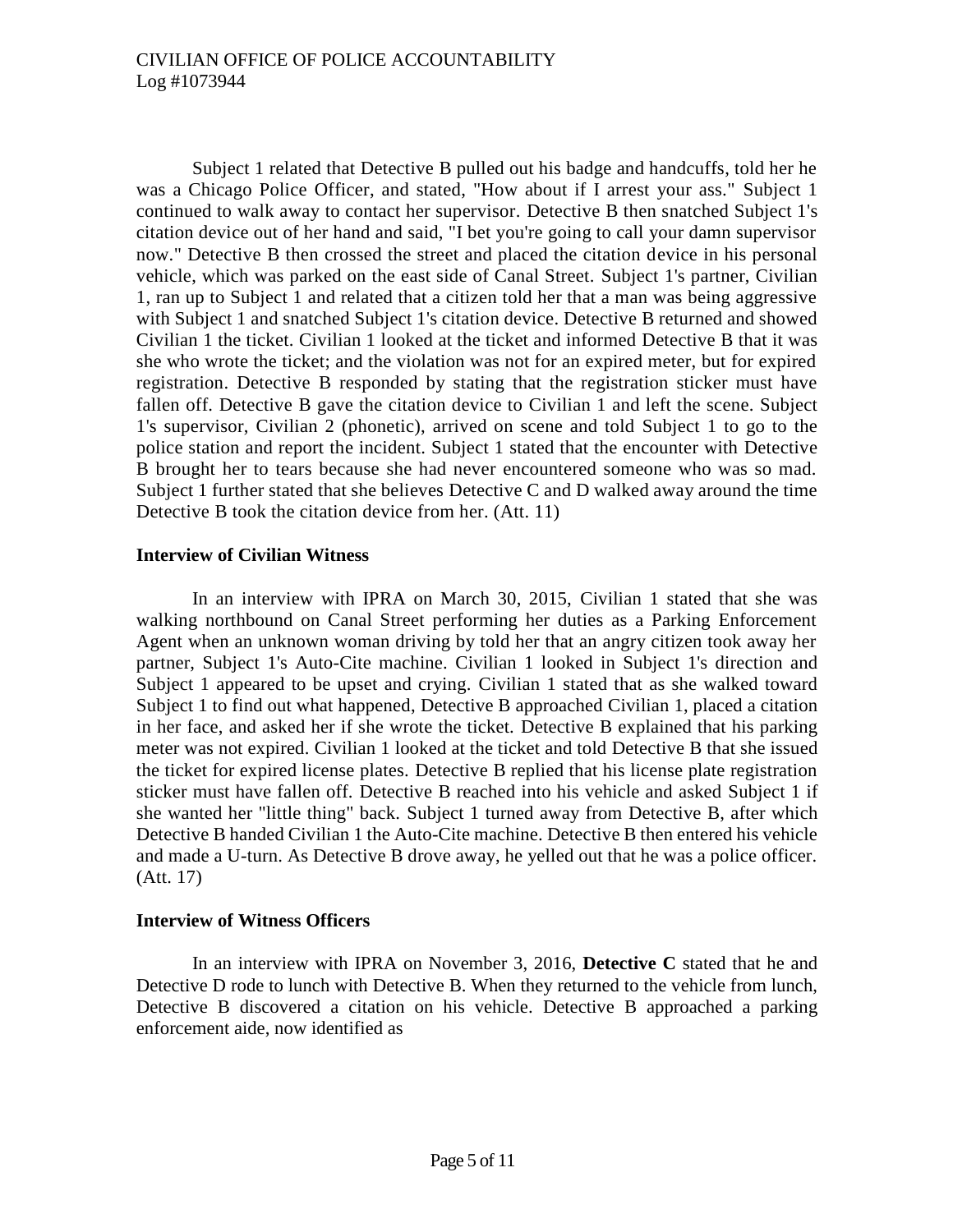Subject 1, and attempted to speak with her. Subject 1 kept walking and did not acknowledge Detective B. A second parking enforcement aide, now identified as Civilian 1, approached and asked Detective B if there was an issue. Civilian 1 explained that she wrote the ticket and explained the nature of the violation. Detective B then apologized and everyone went on their way.

Detective C stated that Detective B was professional during his interaction with Subject 1 and Civilian 1. Detective C stated that he did not witness Detective B become verbally aggressive or loud; and he did not remember observing Detective B take Subject 1's Auto-Cite machine. Detective C further stated that he did not recall observing Detective B get between Subject 1 and any vehicle in an effort to obstruct Subject 1 from performing her duties. Detective C also denied that Detective B poked Subject 1 or threatened to arrest her. (Att. 35)

In an interview with IPRA on November 3, 2016, **Detective D** stated that he and Detective C rode to lunch with Detective B in Detective B's personal vehicle. Upon returning to the vehicle, Detective B observed a parking citation on his car. Detective B removed the ticket from his vehicle and approached a parking enforcement aide, now identified as Subject 1, who was on the opposite side of the street.

Detective D stated that Detective B identified himself as a Chicago Police Detective and asked Subject 1 if she issued the citation. Subject 1 ignored Detective B. Detective B repeatedly questioned Subject 1 about the citation, and ultimately asked Subject 1 to speak with her supervisor after she refused to acknowledge him. Detective D stated that a second parking enforcement aide, now identified as Civilian 1, approached and looked at the citation. Civilian 1 explained that she issued the citation for an expired license plate. Detective D stated that Detective B apologized and they left without further incident.

Detective D stated that Detective B did not obstruct Subject 1 from issuing a citation to another vehicle; and Detective B never poked or threatened to arrest Subject 1. Detective D also stated that Detective B was not loud or verbally aggressive with Subject 1 or Civilian 1. Detective D stated that he did not recall if Detective B took Subject 1's citation machine out of her hand. (Att. 36)

#### **Interview of Accused Officer**

In an interview with IPRA on October 27, 2016, Detective B stated that he and Detectives C and D drove to lunch in Detective B's personal vehicle and parked in the vicinity of XXXX S. Canal Street. Upon returning to the vehicle, Detective B observed a parking citation on his vehicle. He then observed a parking enforcement agent on the opposite side of the street. Detective B crossed the street and approached the parking enforcement agent, now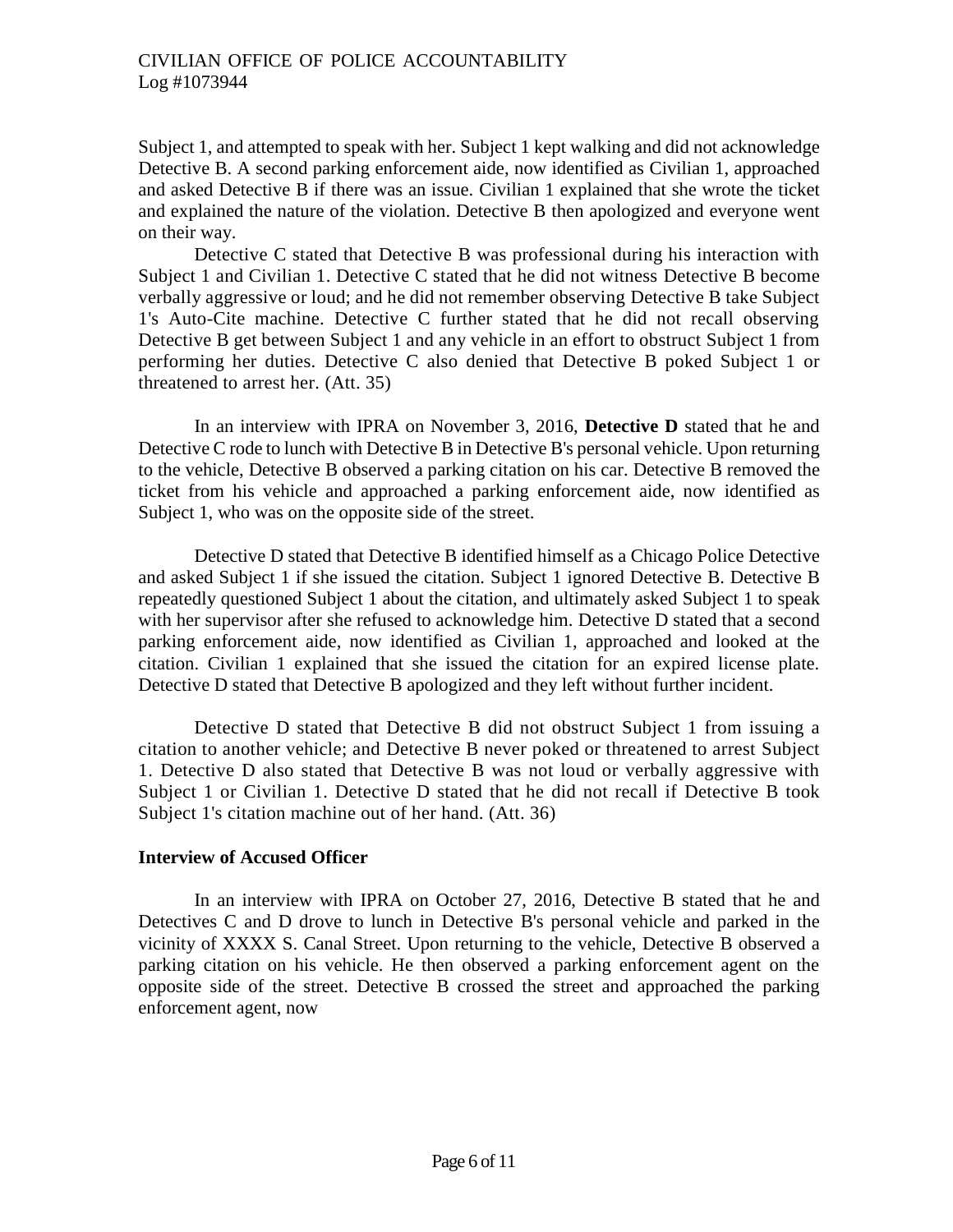identified as Subject 1. Detective B approached Subject 1 from behind and asked her why she wrote him a ticket. According to Detective B, Subject 1 did not acknowledge him and kept checking vehicles for violations. Detective B followed Subject 1 and repeatedly questioned her about the citation. Detective B stated that he grew frustrated with Subject 1 ignoring him, and in response grabbed her citation device out of her hand. Detective B stated that he requested to speak with Subject 1's supervisor and he believes that Subject 1 subsequently placed a phone call.

Detective B stated that a second citation clerk, now identified as Civilian 1, approached. Detective B insisted to know why Subject 1 wrote him a ticket. Civilian 1 told Detective B that she (Civilian 1) wrote him the ticket because he had an expired license plate. Detective B acknowledged that his plate sticker was expired and stated that he had not had the opportunity to affix his new sticker to the vehicle due to the cold weather. Detective B stated that he apologized to Subject 1 and returned her citation device. Detective B stated that he asked Subject 1 if her supervisor was coming and she said no. Detective B and his colleagues then left the scene.

Detective B stated that his voice became elevated when he tried to get Subject 1's attention, but he denied that he was loud and verbally aggressive towards Subject 1 or Civilian 1. Detective B stated that he did not poke Subject 1 in the arm, nor did he obstruct Subject 1 from issuing a citation as Subject 1 continued to walk and inspect vehicles when he approached her. Detective B denied that he secured Subject 1's handheld ticket device in his vehicle. He stated that at some point during the encounter, he crossed the street to retrieve the ticket from his vehicle, but he did not recall if he had the device with him at the time. Detective B said that he identified himself as a police officer during the interaction and believes he told Subject 1 his name and where he worked; however, he denied saying, "I'm a police officer. How about I arrest your ass."

## **Attempts to locate video**

A Police Observation Device (POD) search met with negative results. (Att. 7)

The incident occurred outside of a large strip mall. A tour of the location of incident revealed that there were no external cameras outside of the entry ways of the businesses. (Att. 22)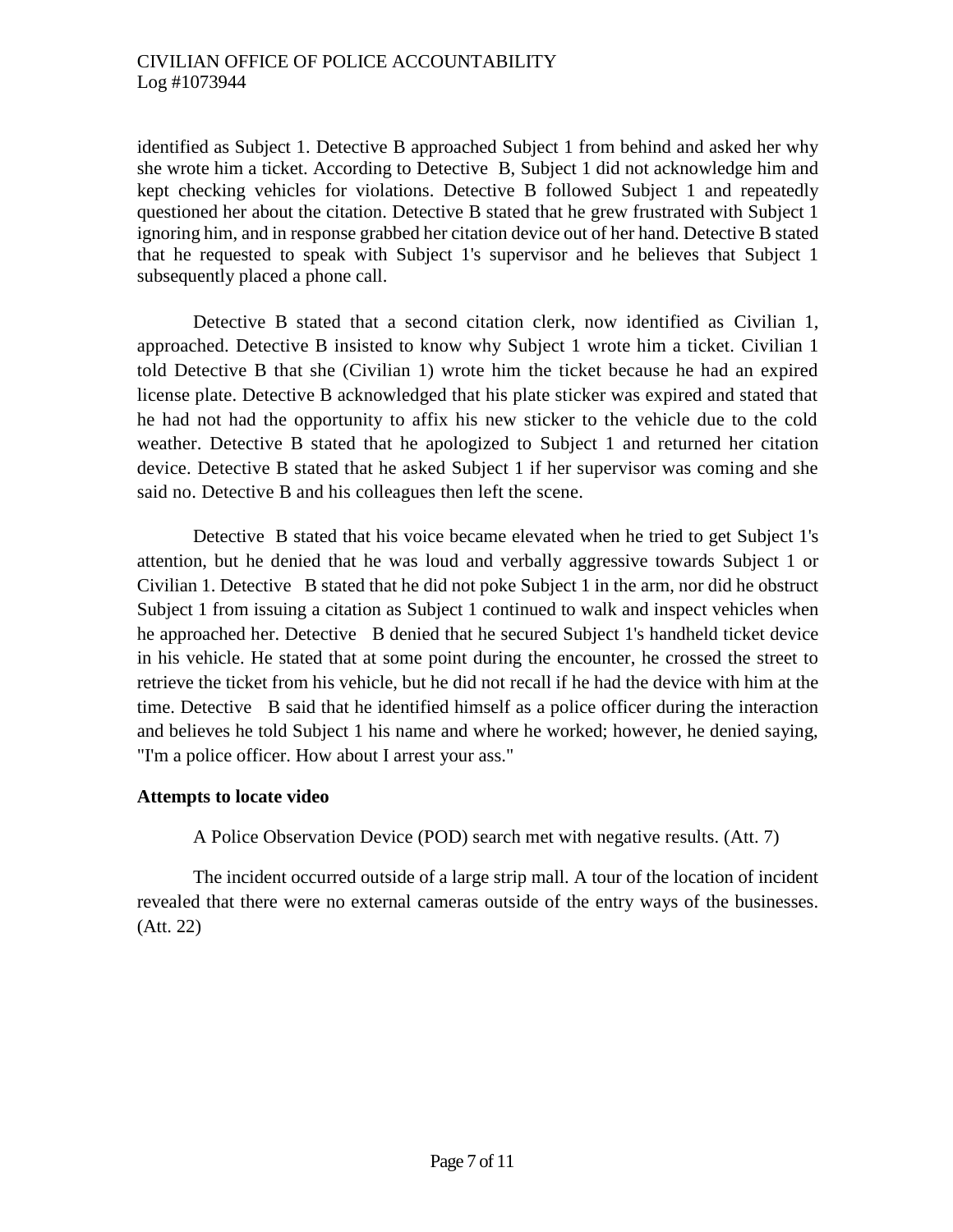*Submitted: Approved:*

**COPA** Investigator

COPA Supervising Investigator

# **ANALYSIS AND CONCLUSION**

The Civilian Office of Police Accountability (COPA) recommends a finding of **Sustained** for **Allegation #1** against **Detective B,** that he obstructed Subject 1 in conducting her duties in issuing a citation. Subject 1 immediately reported the incident to the police department. Subject 1's statement is credible; she was consistent in her description of the incident in her statement to police personnel, and her interview with IPRA. There are multiple things that happened during this incident that rise to the level of obstruction. Taking Subject 1's citation device alone is certainly enough to obstruct Subject 1 from performing her duties, but Detective B also deliberately stood in front of a vehicle's license plate when Subject 1 was trying to issue a ticket, and Detective B also engaged Subject 1 in a verbal altercation while she was trying to do her job. As a police officer who is also charged with enforcing laws, Detective B is held to a higher standard. His actions were both unprofessional and unbecoming of a police officer. This entire incident could have been avoided had Detective B read the citation issued to him, rather than jump to a faulty conclusion. While Detective B denied committing the alleged act, his denial of the allegation is self-serving. Based on the available evidence, it is more likely than not that Detective B obstructed Subject 1 in conducting her duties in issuing a citation.

COPA recommends a finding of **Sustained** for **Allegation #2** against **Detective B,**  that he made unnecessary physical contact by poking Subject 1 in her arm with his finger. As previously stated, Subject 1 was consistent and credible in her description of the incident in her statement to police personnel and her interview with IPRA. According to Detective B, when he initially questioned Subject 1 about the ticket, she did not acknowledge him and instead continued checking vehicles for parking violations. By Detective B's own account, he grew frustrated with Subject 1 ignoring him. Detective B was clearly aggressive, as evidenced by a citizen alerting Civilian 1 that Subject 1 encountered an "angry citizen." Additionally, Subject 1 told Civilian 1 that Detective B tapped her on her shoulder. Hence, it is more likely than not that Detective B poked Subject 1 on her shoulder. While Subject 1 stated that she did not take offense to Detective B's poking her on the shoulder because she thought he was merely trying to get her attention, Detective B's action still amount to unnecessary physical contact. His touching of her was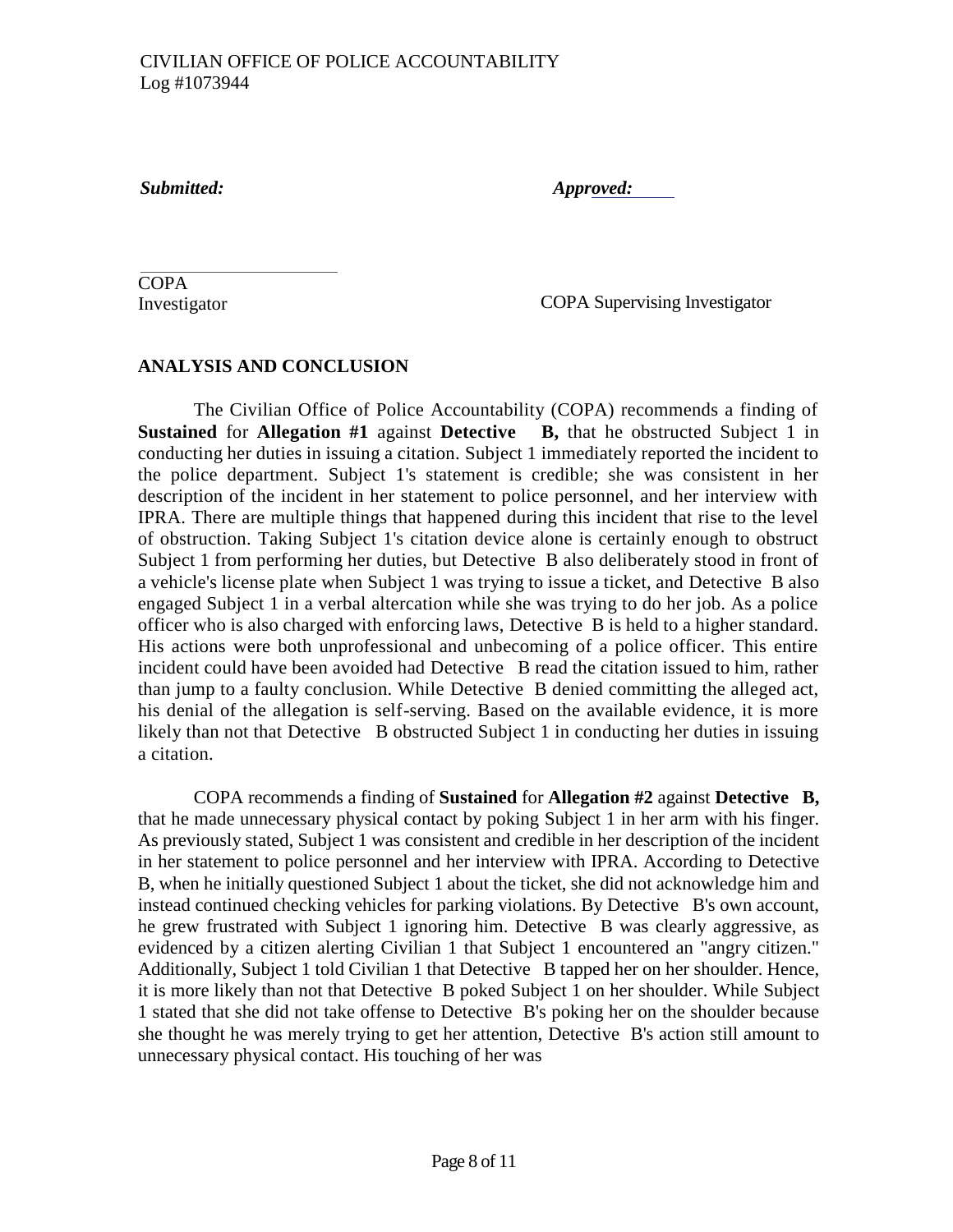### CIVILIAN OFFICE OF POLICE ACCOUNTABILITY Log #1073944

unwarranted and unwelcomed. If Detective B was close enough to touch Subject 1, he was certainly close enough to get Subject 1's attention by verbally engaging her and waiting for her to acknowledge him.

COPA recommends a finding of **Sustained for Allegation #3** against **Detective B,**  that he grabbed Subject 1's citation device out of her hands and temporarily secured it in his personal vehicle. In addition to Subject 1 being credible and consistent in her account of the incident, her account is corroborated by Civilian 1, who stated that an unknown motorist alerted Civilian 1 that an angry citizen took Subject 1's citation device. Subject 1's claim that Detective B took her citation device is further corroborated by Detective B, who acknowledged that he grabbed Subject 1's citation device out of her hands. While Detective B denied that he placed the device in his vehicle, his denial of that aspect of the encounter is self-serving. Detective B stated that at some point he crossed the street to retrieve the ticket; however, his claim that he did not recall whether he had the device with him at the time is not credible. Civilian 1 further corroborated Subject 1's account when Civilian 1 stated that after realizing the violation was for expired plates, Detective B reached into his vehicle and asked Subject 1 if she wanted her "little thing" back. Detective Officer B then returned the device to Civilian 1. Based on the above, it is more likely than not that Detective B grabbed Subject 1's citation device out of her hands and temporarily secured it in his personal vehicle.

COPA recommends a finding of **Sustained** for **Allegation #4** against **Detective B,** that he threatened and verbally abused Subject 1 by stating words to the effect of, "I'm a police officer. How about I arrest your ass." While Detective B denied committing the alleged act, there is little doubt that Detective B verbally abused Subject 1 and threatened to arrest her. The mere fact that Subject 1 knew that Detective B was a police officer lends credence to Subject 1's claim. Detective B was not in a police uniform; he was casually dressed. Detective B identified himself and removed his badge in a self-serving manner and to assert authority over Subject 1. Detective B's office as a police officer was completely irrelevant in this situation. Detective B could have gone through the normal channels of disputing the ticket, as any other citizen. Even in the event that Subject 1 or Civilian 1 wrote Detective B an invalid ticket, which they did not, this was not an arrest situation and there was no need for handcuffs or the threat of an arrest.

COPA recommends a finding of **Sustained** for **Allegation #5** against **Detective B,**  that he was loud and verbally aggressive towards City of Chicago, Department of Revenue, Parking Enforcement Aides Subject 1 and Civilian 1. In her statement to Sergeant A, Subject 1 described Detective B as hostile and threatening. Later in her statement to IPRA, Subject 1 reiterated that point, and said that Detective B's actions brought her to tears because she had never encountered someone so upset. Detective B's actions caught the attention of an unknown motorist, who felt it necessary to alert Civilian 1 to the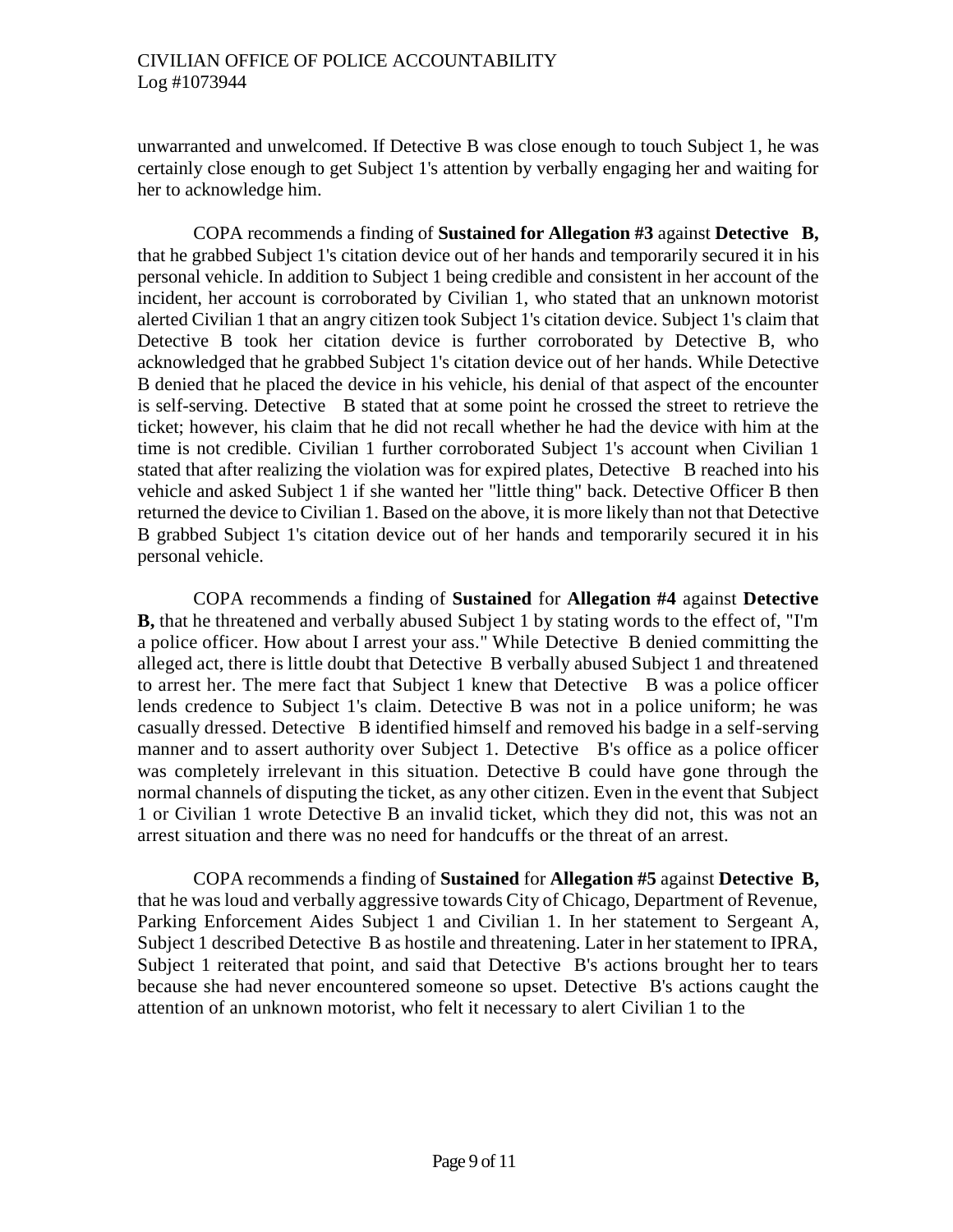situation. That same motorist characterized Detective B as an "angry" citizen. Civilian 1 looked to Subject 1 and observed Subject 1 upset and crying. When Civilian 1 approached Detective B, he directed his frustration toward her and insisted on knowing why he received the citation. It was not until Detective B discovered that the ticket was for expired plates that he changed his tone and apologized for his actions. While Detective B denied that he was loud and verbally aggressive toward Subject 1 and Civilian 1, he acknowledged that his voice became elevated during the encounter. Detective B also stated that he grew frustrated to the point where he grabbed Subject 1's citation device from her hands. Hence, it is more likely than not that Detective B committed the act as alleged.

> Deputy Chief Administrator